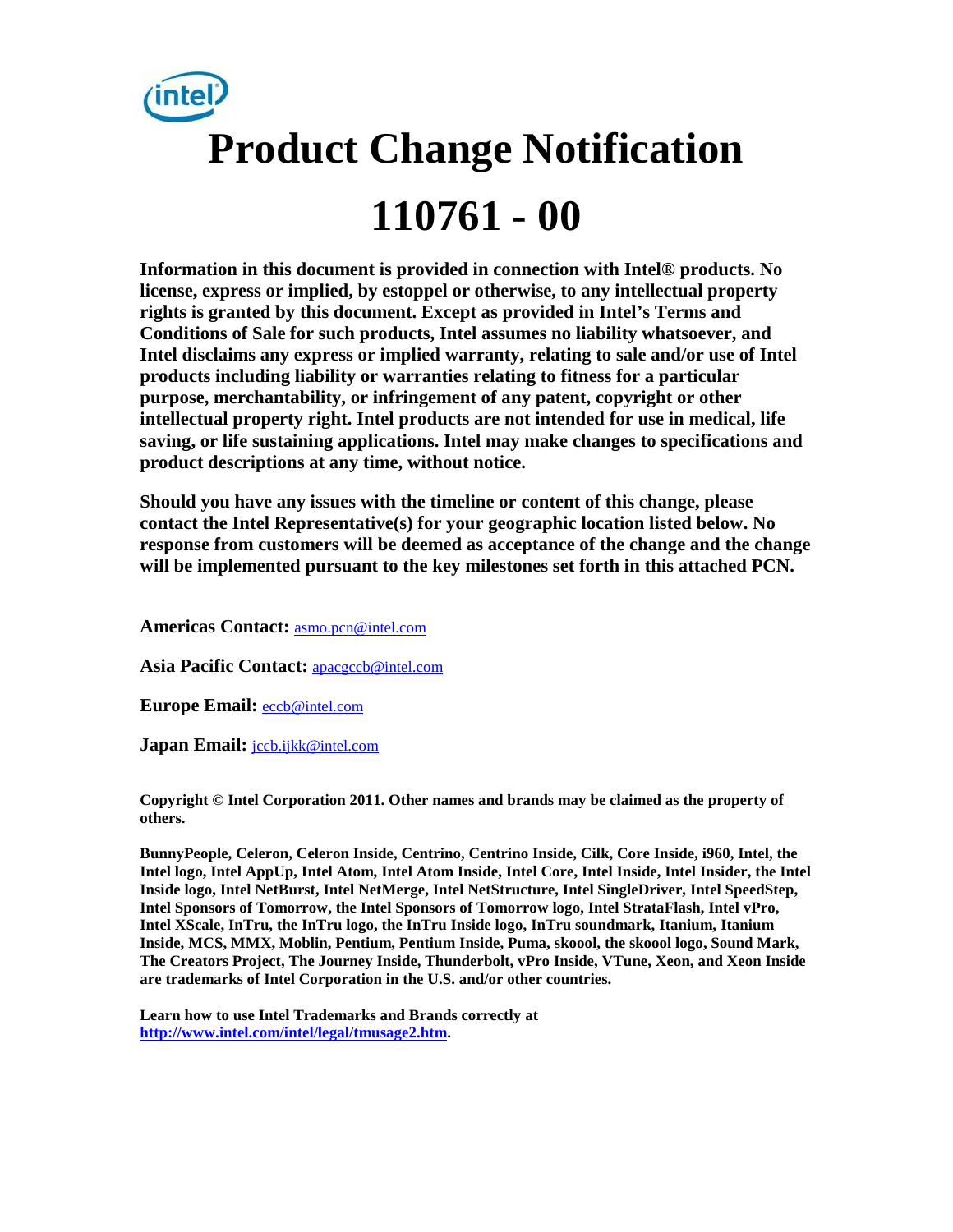# **Product Change Notification**

| <b>Change Notification #:</b> | $110761 - 00$                                                  |
|-------------------------------|----------------------------------------------------------------|
| <b>Change Title:</b>          | Intel <sup>®</sup> Atom <sup>™</sup> Processors E645C, E645CT, |
|                               | E665C, E665CT, PCN 110761-00, Product                          |
|                               | Design, B0 to B1                                               |
| <b>Date of Publication:</b>   | Sept 1, 2011                                                   |

## **Key Characteristics of the Change:**

Product Design

### **Forecasted Key Milestones:**

| Date of Qualification Data Availability:                         | Nov 07, 2011 |
|------------------------------------------------------------------|--------------|
| Date of First Availability of Post-Conversion Material:          | Oct 31, 2011 |
| Date Customer Must be Ready to Receive Post-Conversion Material: | Jan 30, 2012 |

*The date of "First Availability of Post-Conversion Material" is the projected date that a customer may expect to receive the Post-Conversion Materials. This date is determined by the projected depletion of inventory at the time of the PCN publication. The depletion of inventory may be impacted by fluctuating supply and demand, therefore, although customers should be prepared to receive the Post-Converted Materials on this date, Intel will continue to ship and customers may continue to receive the pre-converted materials until the inventory has been depleted.*

*A customer may request an extension to receive pre-conversion material after the Ready-To-receive (RTR) date contained in this Product Change Notification. Provided Intel can support the volume and timing of the extension request, all confirmed extension support must be booked by the customer within 7 days of receiving confirmation or the volume will be made available to support other requests. All requests are supported on a first come, first serve basis.* 

*Unless otherwise agreed to in writing by Intel, all material booked on orders corresponding to the approved extension requests beyond RTR date are Non Cancellable, Non returnable (NCNR). Please contact your local Intel representative for product availability.*

# **Description of Change to the Customer:**

The Intel® Atom™ Processor E6x5C series will undergo the following changes for the B-0 to B-1 processor stepping changes:

- B-1 is pin compatible with B-0
- Intel anticipates no changes to customer platforms designed to Intel guidelines.
- Customer BIOS change will be required to incorporate the latest Chipset Microcode Update (CMC) to support B-1 stepping.
- New Product order number (Intel MM#) and S-spec marking See Pre and Post conversion information in the Products Affected / Intel Ordering Codes section below.